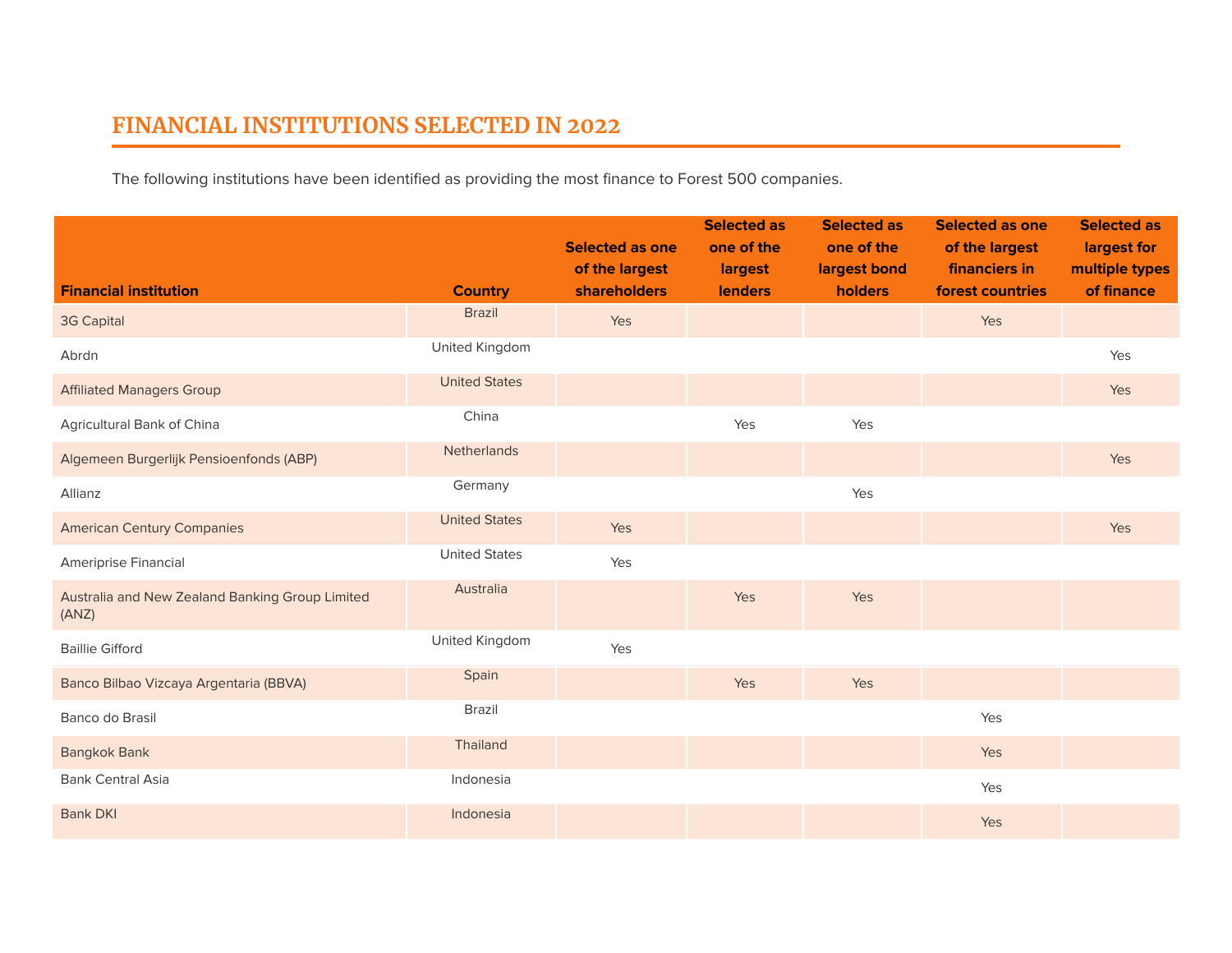|                                                             |                       | <b>Selected as one</b><br>of the largest | <b>Selected as</b><br>one of the<br>largest | <b>Selected as</b><br>one of the<br>largest bond | <b>Selected as one</b><br>of the largest<br>financiers in | <b>Selected as</b><br>largest for<br>multiple types |
|-------------------------------------------------------------|-----------------------|------------------------------------------|---------------------------------------------|--------------------------------------------------|-----------------------------------------------------------|-----------------------------------------------------|
| <b>Financial institution</b>                                | <b>Country</b>        | shareholders                             | <b>lenders</b>                              | holders                                          | forest countries                                          | of finance                                          |
| Bank Mandiri                                                | Indonesia             |                                          |                                             |                                                  | Yes                                                       |                                                     |
| Bank Negara Indonesia                                       | Indonesia             |                                          |                                             |                                                  | Yes                                                       |                                                     |
| <b>Bank of America</b>                                      | <b>United States</b>  | Yes                                      | Yes                                         | Yes                                              |                                                           |                                                     |
| <b>Bank of China</b>                                        | China                 |                                          | Yes                                         | Yes                                              |                                                           |                                                     |
| <b>Bank of Communications</b>                               | China                 |                                          | Yes                                         |                                                  |                                                           |                                                     |
| <b>Bank of New York Mellon</b>                              | <b>United States</b>  | Yes                                      |                                             |                                                  |                                                           |                                                     |
| Bank of Philippine Islands                                  | Philippines           |                                          |                                             |                                                  | Yes                                                       |                                                     |
| <b>Bank Panin</b>                                           | Indonesia             |                                          |                                             |                                                  | Yes                                                       |                                                     |
| Bank Rakyat Indonesia                                       | Indonesia             |                                          |                                             |                                                  | Yes                                                       |                                                     |
| <b>Barclays</b>                                             | <b>United Kingdom</b> |                                          | Yes                                         | Yes                                              |                                                           |                                                     |
| Berkshire Hathaway                                          | <b>United States</b>  |                                          |                                             |                                                  |                                                           | Yes                                                 |
| <b>BlackRock</b>                                            | <b>United States</b>  | Yes                                      |                                             | Yes                                              |                                                           |                                                     |
| <b>BMO Financial Group</b>                                  | Canada                | Yes                                      | Yes                                         | Yes                                              |                                                           |                                                     |
| <b>BNDES</b>                                                | <b>Brazil</b>         |                                          |                                             |                                                  | Yes                                                       |                                                     |
| <b>BNP Paribas</b>                                          | France                |                                          | Yes                                         | Yes                                              |                                                           |                                                     |
| <b>Bradesco</b>                                             | <b>Brazil</b>         |                                          |                                             |                                                  | Yes                                                       |                                                     |
| <b>BTG Pactual</b>                                          | Brazil                |                                          |                                             |                                                  | Yes                                                       |                                                     |
| California Public Employees' Retirement System<br>(CalPERS) | <b>United States</b>  | Yes                                      |                                             |                                                  |                                                           |                                                     |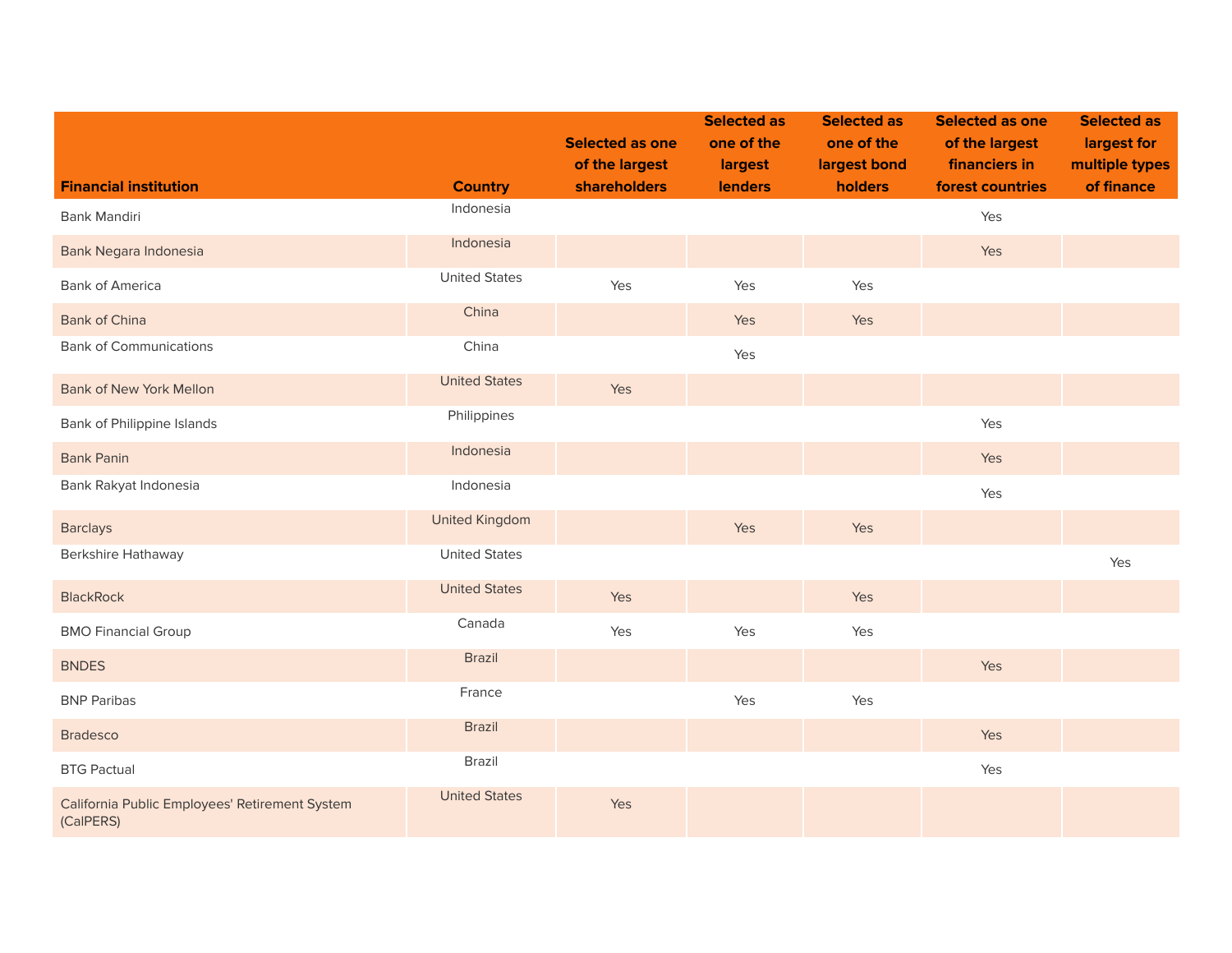|                                                        |                      | <b>Selected as one</b><br>of the largest | <b>Selected as</b><br>one of the<br>largest | <b>Selected as</b><br>one of the<br>largest bond | <b>Selected as one</b><br>of the largest<br>financiers in | <b>Selected as</b><br>largest for<br>multiple types |
|--------------------------------------------------------|----------------------|------------------------------------------|---------------------------------------------|--------------------------------------------------|-----------------------------------------------------------|-----------------------------------------------------|
| <b>Financial institution</b>                           | <b>Country</b>       | <b>shareholders</b>                      | <b>lenders</b>                              | holders                                          | forest countries                                          | of finance                                          |
| California State Teachers' Retirement System (CalSTRS) | <b>United States</b> |                                          |                                             |                                                  |                                                           | Yes                                                 |
| <b>Capital Group</b>                                   | <b>United States</b> | Yes                                      |                                             |                                                  |                                                           |                                                     |
| Charles Schwab                                         | <b>United States</b> | Yes                                      |                                             |                                                  |                                                           |                                                     |
| <b>China Construction Bank</b>                         | China                |                                          | Yes                                         |                                                  |                                                           |                                                     |
| ${\sf CIBC}$                                           | Canada               |                                          |                                             |                                                  |                                                           | Yes                                                 |
| <b>CIMB Group</b>                                      | Malaysia             |                                          |                                             |                                                  | Yes                                                       |                                                     |
| CITIC                                                  | China                |                                          |                                             | Yes                                              |                                                           |                                                     |
| Citigroup                                              | <b>United States</b> |                                          | Yes                                         | Yes                                              |                                                           |                                                     |
| Commerzbank                                            | Germany              |                                          | Yes                                         | Yes                                              |                                                           |                                                     |
| <b>CPP Investment Board</b>                            | Canada               |                                          |                                             |                                                  |                                                           | Yes                                                 |
| Crédit Agricole                                        | France               | Yes                                      | Yes                                         | Yes                                              |                                                           |                                                     |
| Crédit Mutuel CIC Group                                | France               |                                          | Yes                                         |                                                  |                                                           |                                                     |
| Credit Suisse                                          | Switzerland          | Yes                                      | Yes                                         | Yes                                              |                                                           |                                                     |
| <b>Daiwa Securities</b>                                | Japan                |                                          |                                             | Yes                                              |                                                           |                                                     |
| <b>DBS</b>                                             | Singapore            |                                          | Yes                                         |                                                  |                                                           |                                                     |
| Deka Group                                             | Germany              |                                          |                                             |                                                  |                                                           | Yes                                                 |
| Deutsche Bank                                          | Germany              | Yes                                      | Yes                                         | Yes                                              |                                                           |                                                     |
| <b>Dimensional Fund Advisors</b>                       | <b>United States</b> | Yes                                      |                                             |                                                  |                                                           |                                                     |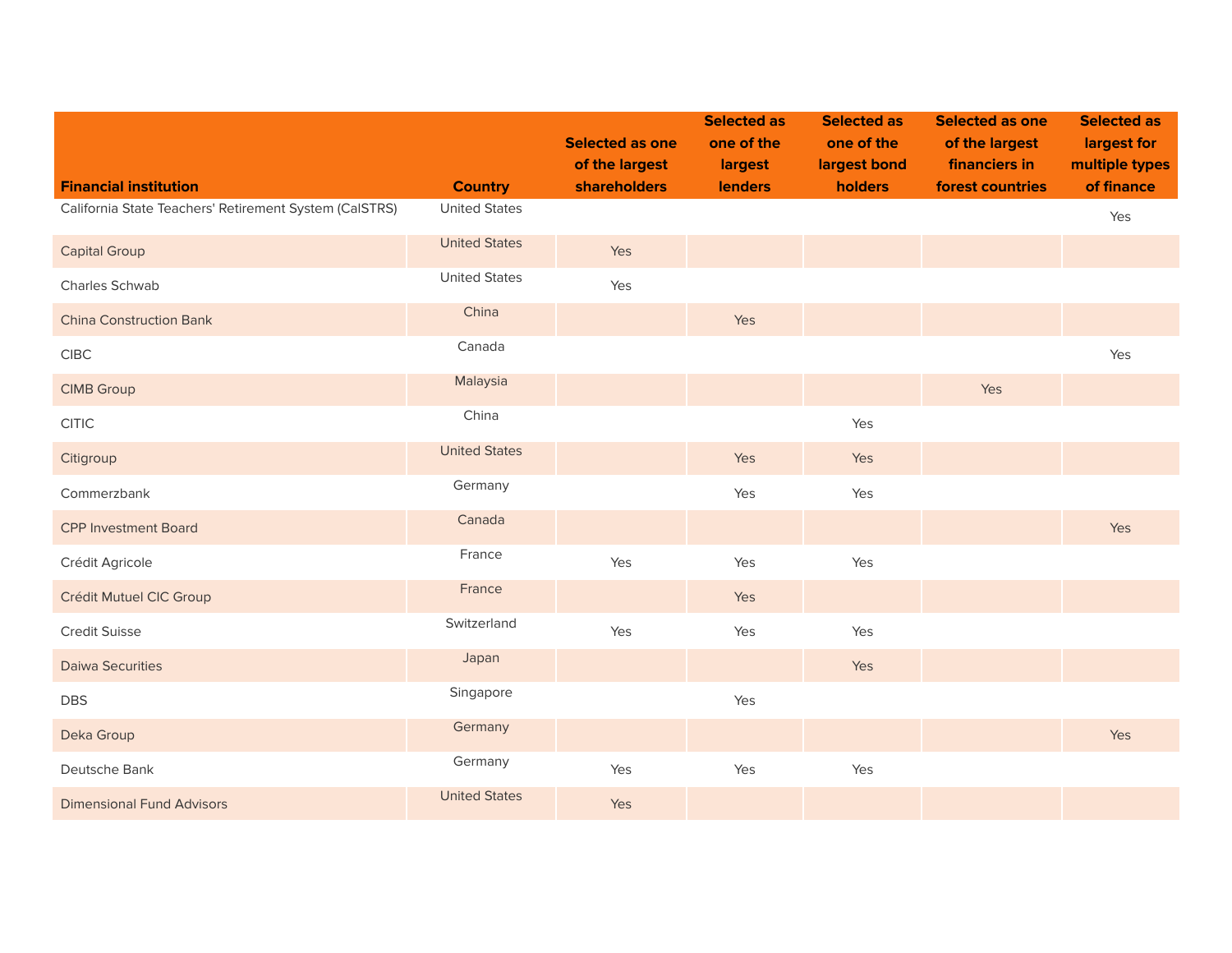|                                               |                      | <b>Selected as one</b><br>of the largest | <b>Selected as</b><br>one of the<br>largest | <b>Selected as</b><br>one of the<br>largest bond | <b>Selected as one</b><br>of the largest<br>financiers in | <b>Selected as</b><br>largest for<br>multiple types |
|-----------------------------------------------|----------------------|------------------------------------------|---------------------------------------------|--------------------------------------------------|-----------------------------------------------------------|-----------------------------------------------------|
| <b>Financial institution</b>                  | <b>Country</b>       | <b>shareholders</b>                      | <b>lenders</b>                              | holders                                          | forest countries                                          | of finance                                          |
| Dynamo - Administração de Recursos            | Brazil               |                                          |                                             |                                                  | Yes                                                       |                                                     |
| DZ Bank                                       | Germany              |                                          |                                             |                                                  |                                                           | Yes                                                 |
| <b>Employees Provident Fund</b>               | Malaysia             |                                          |                                             |                                                  | Yes                                                       |                                                     |
| Equitable Holdings, Inc.                      | <b>United States</b> | Yes                                      |                                             |                                                  |                                                           |                                                     |
| Farm Credit Services Commercial Finance Group | <b>United States</b> |                                          | Yes                                         |                                                  |                                                           |                                                     |
| <b>Fidelity International</b>                 | Bermuda              |                                          |                                             |                                                  |                                                           | Yes                                                 |
| <b>Fidelity Investments</b>                   | <b>United States</b> | Yes                                      |                                             |                                                  |                                                           |                                                     |
| Fifth Third Bancorp                           | <b>United States</b> |                                          | Yes                                         |                                                  |                                                           |                                                     |
| <b>Fisher Investments</b>                     | <b>United States</b> | Yes                                      |                                             |                                                  |                                                           |                                                     |
| Florida State Board of Administration (FSBA)  | <b>United States</b> |                                          |                                             |                                                  |                                                           | Yes                                                 |
| Flossbach & von Storch                        | Germany              |                                          |                                             |                                                  |                                                           | Yes                                                 |
| <b>Franklin Resources</b>                     | <b>United States</b> | Yes                                      |                                             |                                                  |                                                           |                                                     |
| Fundsmith                                     | United Kingdom       |                                          |                                             |                                                  |                                                           | Yes                                                 |
| <b>Geode Capital Management</b>               | <b>United States</b> | Yes                                      |                                             |                                                  |                                                           |                                                     |
| Goldman Sachs                                 | <b>United States</b> | Yes                                      | Yes                                         | Yes                                              |                                                           |                                                     |
| Norges Bank Investment Management             | Norway               | Yes                                      |                                             |                                                  |                                                           |                                                     |
| Government Pension Investment Fund (GPIF)     | Japan                | Yes                                      |                                             |                                                  |                                                           |                                                     |
| <b>Groupe BPCE</b>                            | France               | Yes                                      | Yes                                         | Yes                                              |                                                           |                                                     |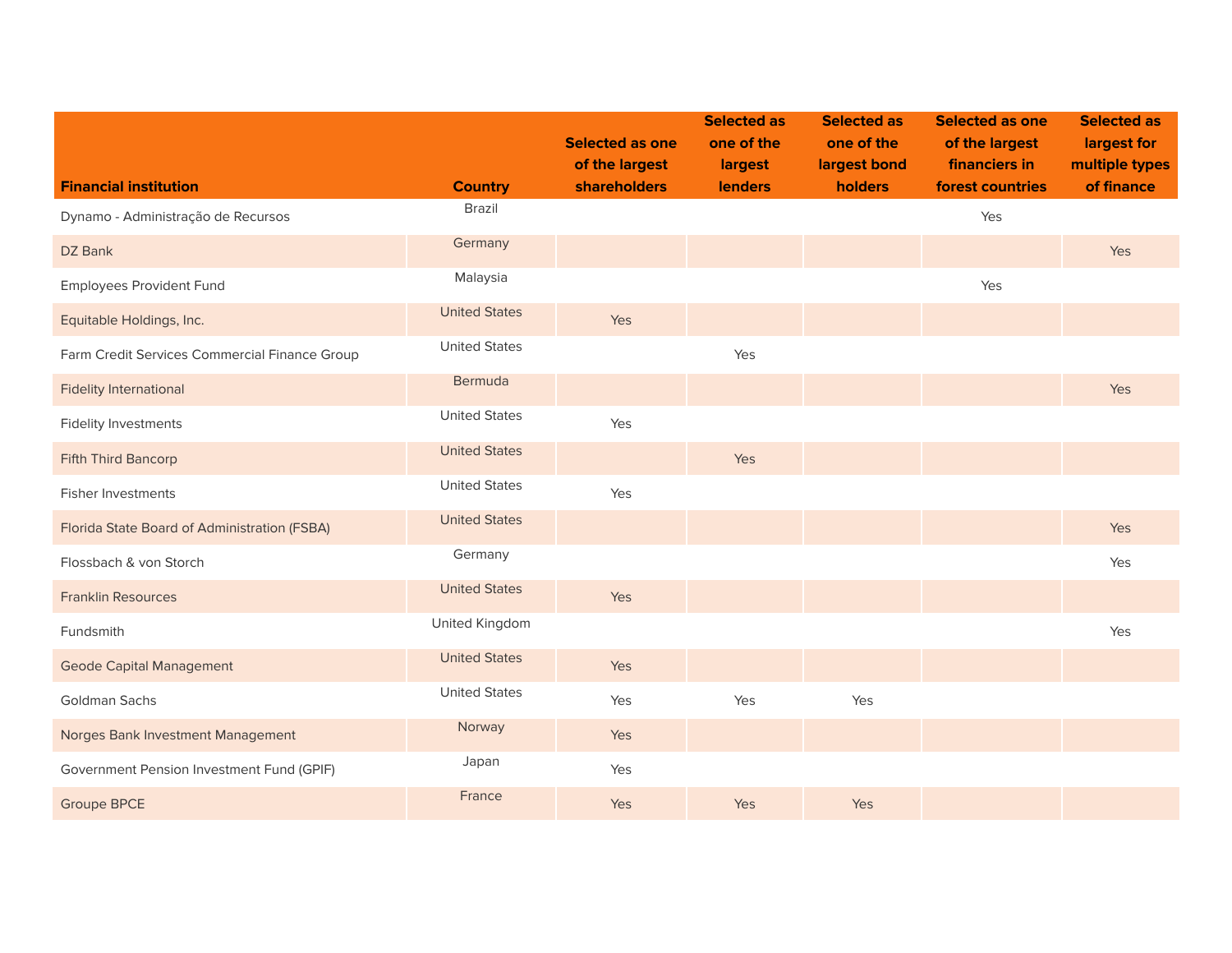|                                                           |                       | <b>Selected as one</b><br>of the largest | <b>Selected as</b><br>one of the<br>largest | <b>Selected as</b><br>one of the<br>largest bond | <b>Selected as one</b><br>of the largest<br>financiers in | <b>Selected as</b><br>largest for<br>multiple types |
|-----------------------------------------------------------|-----------------------|------------------------------------------|---------------------------------------------|--------------------------------------------------|-----------------------------------------------------------|-----------------------------------------------------|
| <b>Financial institution</b>                              | <b>Country</b>        | shareholders                             | <b>lenders</b>                              | holders                                          | forest countries                                          | of finance                                          |
| Grupo XP                                                  | Brazil                |                                          |                                             |                                                  | Yes                                                       |                                                     |
| Guangzhou Haihao Investment                               | China                 |                                          |                                             |                                                  |                                                           | Yes                                                 |
| Guggenheim Capital                                        | <b>United States</b>  |                                          |                                             | Yes                                              |                                                           |                                                     |
| <b>HSBC</b>                                               | <b>United Kingdom</b> |                                          | Yes                                         | Yes                                              |                                                           |                                                     |
| <b>ICICI Bank</b>                                         | India                 |                                          |                                             |                                                  | Yes                                                       |                                                     |
| Indonesia Eximbank                                        | Indonesia             |                                          |                                             |                                                  | Yes                                                       |                                                     |
| Industrial and Commercial Bank of China                   | China                 |                                          | Yes                                         | Yes                                              |                                                           |                                                     |
| <b>ING Group</b>                                          | Netherlands           |                                          | Yes                                         | Yes                                              |                                                           |                                                     |
| Intesa Sanpaolo                                           | Italy                 |                                          | Yes                                         | Yes                                              |                                                           |                                                     |
| Invesco                                                   | <b>United States</b>  | Yes                                      |                                             |                                                  |                                                           |                                                     |
| Itaú Unibanco                                             | Brazil                |                                          |                                             | Yes                                              |                                                           |                                                     |
| Janus Henderson                                           | <b>United Kingdom</b> | Yes                                      |                                             |                                                  |                                                           |                                                     |
| Japan Mutual Aid Association of Public School<br>Teachers | Japan                 | Yes                                      |                                             |                                                  |                                                           |                                                     |
| JPMorgan Chase                                            | <b>United States</b>  | Yes                                      | Yes                                         | Yes                                              |                                                           |                                                     |
| Kapitalo Investimentos                                    | Brazil                |                                          |                                             |                                                  | Yes                                                       |                                                     |
| Kasikornbank                                              | Thailand              |                                          |                                             |                                                  | Yes                                                       |                                                     |
| KfW                                                       | Germany               |                                          | Yes                                         |                                                  |                                                           |                                                     |
| Krung Thai Bank                                           | Thailand              |                                          |                                             |                                                  | Yes                                                       |                                                     |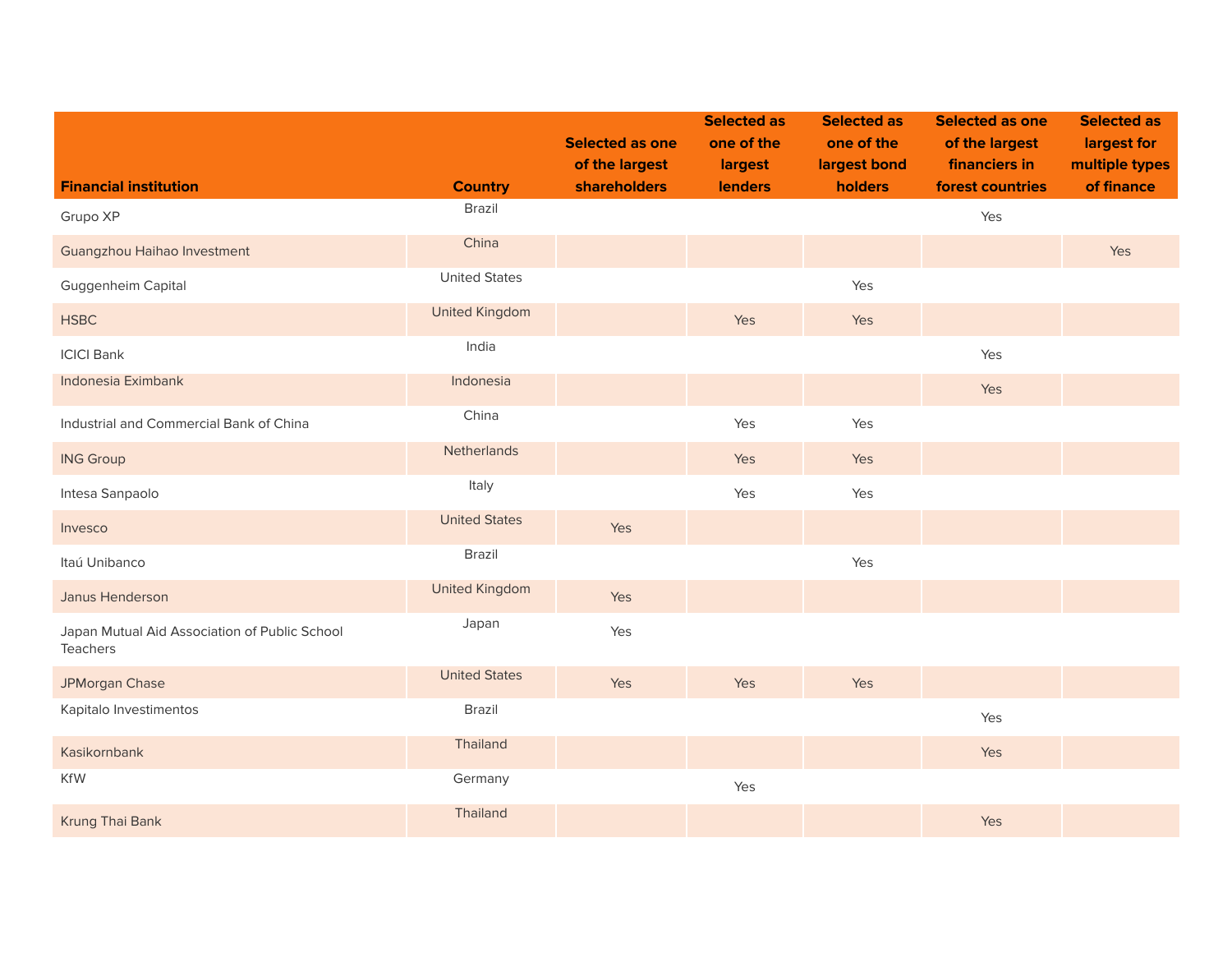|                                       |                       | <b>Selected as one</b><br>of the largest | <b>Selected as</b><br>one of the<br>largest | <b>Selected as</b><br>one of the<br>largest bond | <b>Selected as one</b><br>of the largest<br>financiers in | <b>Selected as</b><br>largest for<br>multiple types |
|---------------------------------------|-----------------------|------------------------------------------|---------------------------------------------|--------------------------------------------------|-----------------------------------------------------------|-----------------------------------------------------|
| <b>Financial institution</b>          | <b>Country</b>        | <b>shareholders</b>                      | <b>lenders</b>                              | holders                                          | forest countries                                          | of finance                                          |
| <b>KWAP Retirement Fund</b>           | Malaysia              |                                          |                                             |                                                  | Yes                                                       |                                                     |
| Landesbank Baden-Württemberg (LBBW)   | Germany               |                                          |                                             | Yes                                              |                                                           |                                                     |
| Lazard Ltd.                           | Bermuda               |                                          |                                             |                                                  |                                                           | Yes                                                 |
| Legal & General                       | <b>United Kingdom</b> | Yes                                      |                                             |                                                  |                                                           |                                                     |
| Lloyds Banking Group                  | United Kingdom        |                                          | Yes                                         | Yes                                              |                                                           |                                                     |
| Macquarie Group                       | Australia             |                                          |                                             |                                                  |                                                           | Yes                                                 |
| Magellan Financial Group              | Australia             |                                          |                                             |                                                  |                                                           | Yes                                                 |
| Malayan Banking                       | Malaysia              |                                          |                                             |                                                  | Yes                                                       |                                                     |
| Manulife Financial                    | Canada                |                                          |                                             |                                                  |                                                           | Yes                                                 |
| Mitsubishi UFJ Financial              | Japan                 | Yes                                      | Yes                                         | Yes                                              |                                                           |                                                     |
| Mizuho Financial                      | Japan                 |                                          | Yes                                         | Yes                                              |                                                           |                                                     |
| <b>Morgan Stanley</b>                 | <b>United States</b>  | Yes                                      | Yes                                         | Yes                                              |                                                           |                                                     |
| <b>National Pension Service</b>       | South Korea           |                                          |                                             |                                                  |                                                           | Yes                                                 |
| <b>NatWest Group</b>                  | <b>United Kingdom</b> |                                          | Yes                                         | Yes                                              |                                                           |                                                     |
| Neuberger Berman Group LLC            | <b>United States</b>  |                                          |                                             |                                                  |                                                           | Yes                                                 |
| New York State Common Retirement Fund | <b>United States</b>  |                                          |                                             |                                                  |                                                           | Yes                                                 |
| Nippon Life Insurance                 | Japan                 | Yes                                      |                                             |                                                  |                                                           |                                                     |
| Nomura                                | Japan                 | Yes                                      |                                             | Yes                                              |                                                           |                                                     |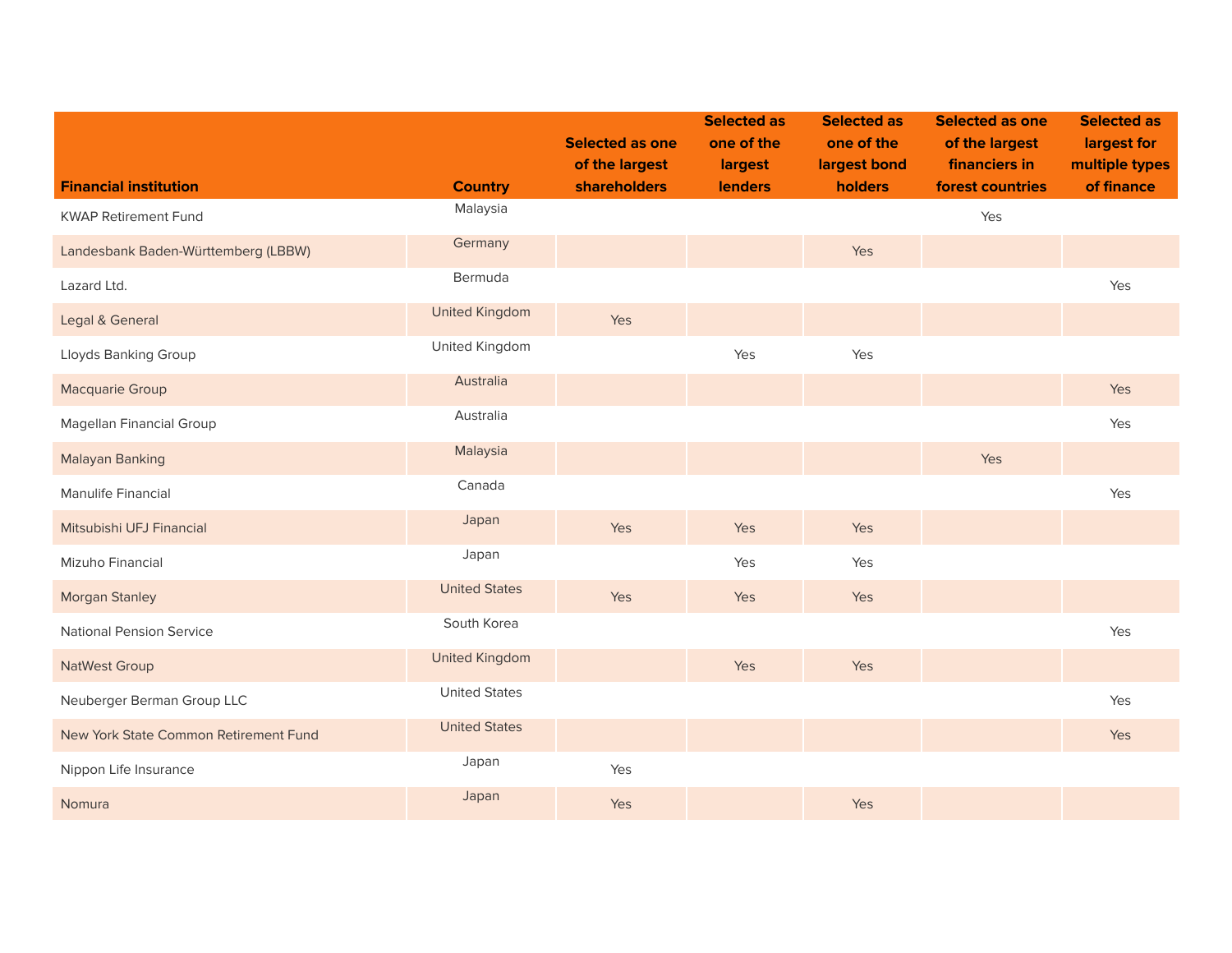|                                                            |                      | <b>Selected as one</b><br>of the largest | <b>Selected as</b><br>one of the<br>largest | <b>Selected as</b><br>one of the<br>largest bond | <b>Selected as one</b><br>of the largest<br>financiers in | <b>Selected as</b><br>largest for<br>multiple types |
|------------------------------------------------------------|----------------------|------------------------------------------|---------------------------------------------|--------------------------------------------------|-----------------------------------------------------------|-----------------------------------------------------|
| <b>Financial institution</b>                               | <b>Country</b>       | shareholders                             | <b>lenders</b>                              | holders                                          | forest countries                                          | of finance                                          |
| Nordea                                                     | Finland              | Yes                                      |                                             |                                                  |                                                           |                                                     |
| Norinchukin Bank                                           | Japan                |                                          | Yes                                         |                                                  |                                                           |                                                     |
| Northern Trust                                             | <b>United States</b> | Yes                                      | Yes                                         |                                                  |                                                           |                                                     |
| Northwestern Mutual                                        | <b>United States</b> |                                          |                                             | Yes                                              |                                                           |                                                     |
| Orix Corporation                                           | Japan                |                                          |                                             |                                                  |                                                           | Yes                                                 |
| Pensioenfonds Zorg en Welzijn (PFZW)                       | Netherlands          |                                          |                                             |                                                  |                                                           | Yes                                                 |
| Pension Fund Association for Local Government<br>Officials | Japan                |                                          |                                             |                                                  |                                                           | Yes                                                 |
| Pentagono                                                  | <b>Brazil</b>        |                                          |                                             |                                                  | <b>Yes</b>                                                |                                                     |
| Yayasan Pelaburan Bumiputra                                | Malaysia             |                                          |                                             |                                                  | Yes                                                       |                                                     |
| Pictet                                                     | Switzerland          |                                          |                                             |                                                  |                                                           | Yes                                                 |
| <b>PNC Financial Services</b>                              | <b>United States</b> |                                          | Yes                                         |                                                  |                                                           |                                                     |
| Power Corp. of Canada                                      | Canada               | Yes                                      |                                             |                                                  |                                                           |                                                     |
| <b>Principal Financial Group</b>                           | <b>United States</b> |                                          |                                             |                                                  |                                                           | Yes                                                 |
| <b>Prudential Financial (US)</b>                           | <b>United States</b> | Yes                                      |                                             | Yes                                              |                                                           |                                                     |
| Public Bank Bhd.                                           | Malaysia             |                                          |                                             |                                                  | Yes                                                       |                                                     |
| <b>Qatar Investment Authority</b>                          | Qatar                |                                          |                                             |                                                  |                                                           | Yes                                                 |
| Rabobank                                                   | Netherlands          |                                          | Yes                                         | Yes                                              |                                                           |                                                     |
| <b>Raymond James Financial</b>                             | <b>United States</b> |                                          |                                             |                                                  |                                                           | Yes                                                 |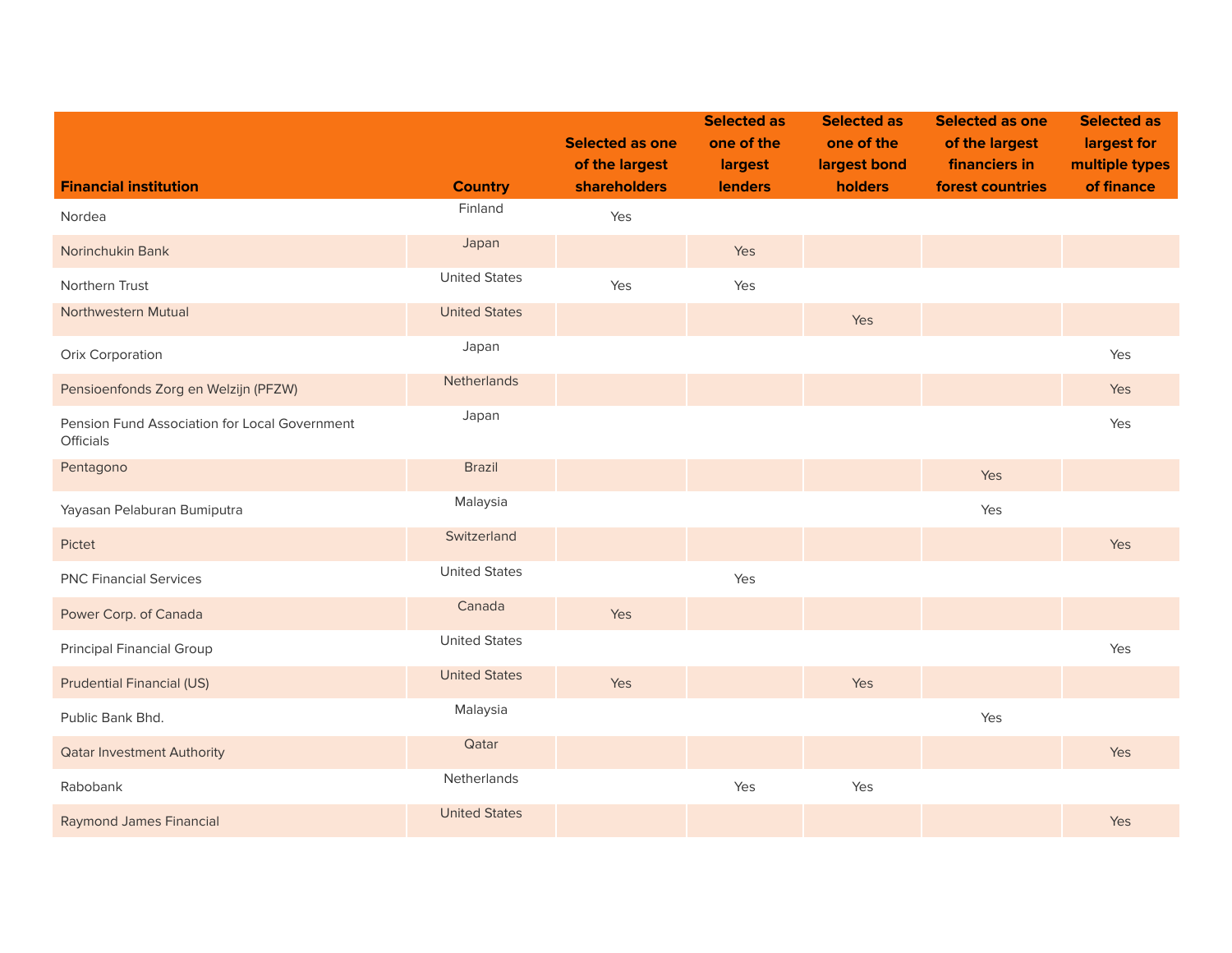| <b>Financial institution</b>  | <b>Country</b>       | <b>Selected as one</b><br>of the largest<br>shareholders | <b>Selected as</b><br>one of the<br>largest<br>lenders | <b>Selected as</b><br>one of the<br>largest bond<br>holders | <b>Selected as one</b><br>of the largest<br>financiers in<br>forest countries | <b>Selected as</b><br>largest for<br>multiple types<br>of finance |
|-------------------------------|----------------------|----------------------------------------------------------|--------------------------------------------------------|-------------------------------------------------------------|-------------------------------------------------------------------------------|-------------------------------------------------------------------|
| RhumbLine Advisers            | <b>United States</b> |                                                          |                                                        |                                                             |                                                                               |                                                                   |
|                               |                      |                                                          |                                                        |                                                             |                                                                               | Yes                                                               |
| Royal Bank of Canada          | Canada               | Yes                                                      | Yes                                                    | Yes                                                         |                                                                               |                                                                   |
| Safra Group                   | Brazil               |                                                          |                                                        |                                                             | Yes                                                                           |                                                                   |
| Santander                     | Spain                |                                                          | Yes                                                    | Yes                                                         |                                                                               |                                                                   |
| Schroders                     | United Kingdom       | Yes                                                      |                                                        |                                                             |                                                                               |                                                                   |
| Schweizerische Nationalbank   | Switzerland          | Yes                                                      |                                                        |                                                             |                                                                               |                                                                   |
| Scotiabank                    | Canada               |                                                          | Yes                                                    | Yes                                                         |                                                                               |                                                                   |
| Skandinaviska Enskilda Banken | Sweden               |                                                          | Yes                                                    | Yes                                                         |                                                                               |                                                                   |
| <b>SMBC Group</b>             | Japan                |                                                          | Yes                                                    | Yes                                                         |                                                                               |                                                                   |
| Société Générale              | France               |                                                          | Yes                                                    | Yes                                                         |                                                                               |                                                                   |
| <b>Standard Chartered</b>     | United Kingdom       |                                                          | Yes                                                    | Yes                                                         |                                                                               |                                                                   |
| State Bank of India           | India                |                                                          |                                                        |                                                             | Yes                                                                           |                                                                   |
| State Farm                    | <b>United States</b> |                                                          |                                                        | Yes                                                         |                                                                               |                                                                   |
| <b>State Street</b>           | <b>United States</b> | Yes                                                      |                                                        |                                                             |                                                                               |                                                                   |
| Sumitomo Mitsui Trust         | Japan                | Yes                                                      | Yes                                                    |                                                             |                                                                               |                                                                   |
| Sun Life Financial            | Canada               | Yes                                                      |                                                        |                                                             |                                                                               |                                                                   |
| Swedbank Robur Fonder AB      | Sweden               |                                                          |                                                        |                                                             |                                                                               | Yes                                                               |
| T. Rowe Price                 | <b>United States</b> | Yes                                                      |                                                        |                                                             |                                                                               |                                                                   |